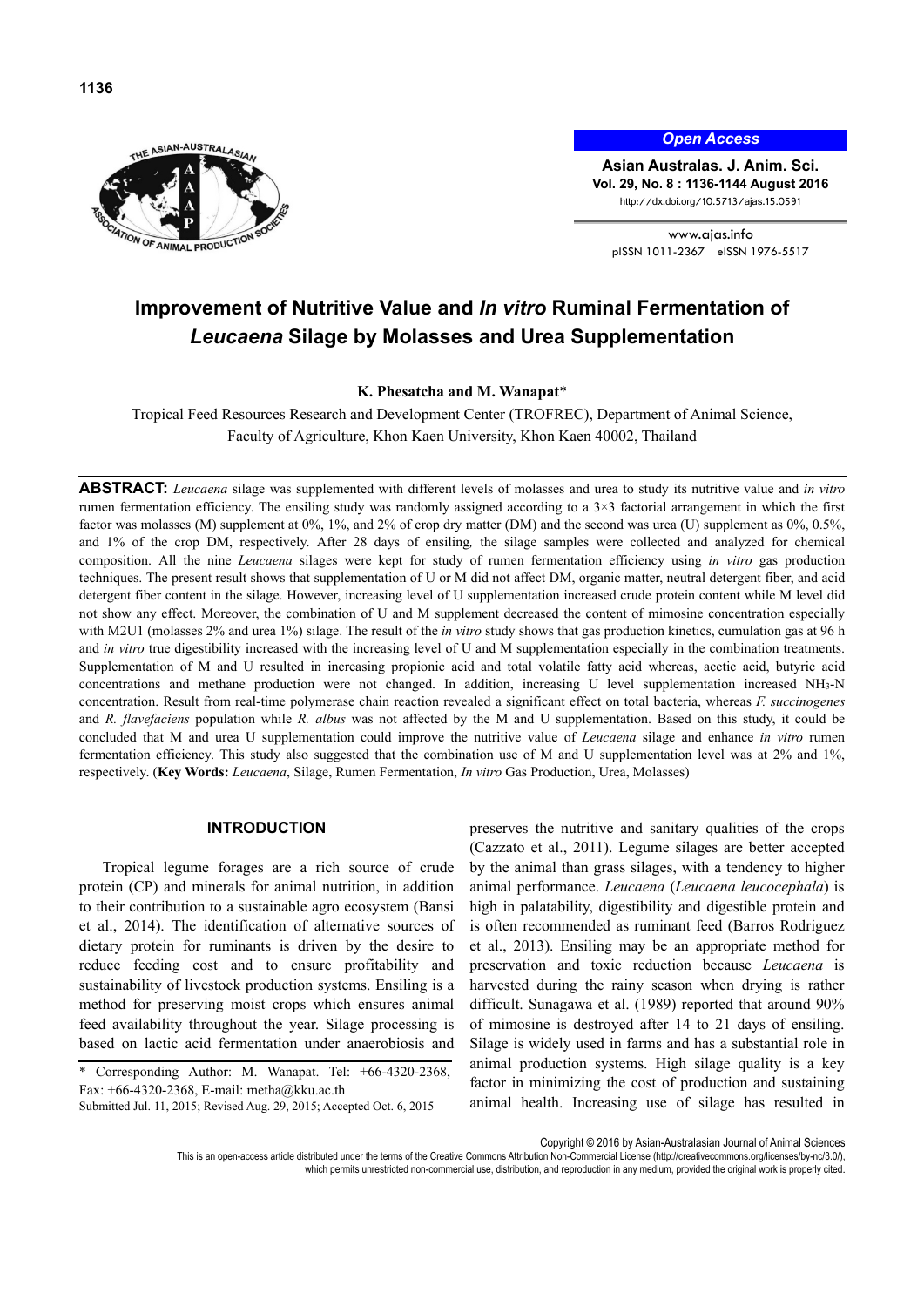continuing efforts to minimize the quality losses. The main aim of ensiling is to preserve fodder under anaerobic condition, where anaerobic microbes build up organic acids, mainly lactic acid, by using fermentable carbohydrates, and aerobic stability describes the length of time that silage remains stable. As a result, the pH decreases, and the forage is preserved. A good additive increases the nutrient recovery, decreases heating of the silage and fungi development during the storage or feed out period and results in increased gas production and fermentation (Salem et al., 2013). Ensiling with additional carbon and nitrogen sources could improve the quality of silage. Therefore, the aim of this study was to investigate the effect of molasses and urea supplementation on *Leucaena* silage quality and *in vitro* gas production and ruminal fermentation profiles.

# **MATERIALS AND METHODS**

# **Dietary substrate, animals, experimental design and treatments**

*Leucaena* was harvested and immediately chopped in 2 to 3 cm lengths and ensiled to the respective supplementation treatments according to a  $3\times3$  factorial arrangement in a completely randomized design (CRD). Factor A was molasses (M) supplementation at 0%, 1%, and  $2\%$ , and factor B was urea (U) supplementation at  $0\%$ , 0.5%, and 1.0% of the *Leucaena* dry matter (DM). A mixture of M and U was dissolved in water, sprayed onto the *Leucaena* which was then packed into plastic bags. The silage bags were kept in room temperature (about 25°C to 30°C). All treatments were done in triplicates at 1 kg each. After 28 days of ensiling, 200 g of *Leucaena* silage were sampled for analysis of DM, organic matter (OM) and CP (AOAC, 1990), and acid detergent fiber and neutral detergent fiber (NDF) (Van Soest et al., 1991). In addition, mimosine was analysed by the modified methods of Dalzell et al. (2012). Feed ingredients and chemical compositions of concentrate, rice straw and *Leucaena* silage are shown in Table 1 and 2.

Silage samples were prepared and weighed (total substrate mixture 200 mg of DM) into 60 mL glass bottles for various times of incubation to study the rumen fermentation using *in vitro* gas techniques. All treatments were assigned according to a 3×3 factorial arrangement in a CRD with 3 bottles per treatment including triplicates of blank (medium only) in an incubation for 3 runs.

# **Rumen inoculums**

Strict anaerobic techniques were used in all steps during the rumen fluid transferring and incubation periods. Rumen fluid samples were removed from swamp buffaloes (1 liter per animal) before morning feeding (7:00 h) under vacuum via the rumen fistula into a 2 liter plastic flask and

| <b>Table 1.</b> Feed ingredients and chemical composition of concentrate, |  |  |
|---------------------------------------------------------------------------|--|--|
| rice straw, and <i>Leucaena</i> leaf                                      |  |  |

|                         | Concentrate | Rice straw | Fresh    |
|-------------------------|-------------|------------|----------|
|                         |             |            | Leucaena |
| Ingredients (g/kg DM)   |             |            |          |
| Cassava chip            | 750         |            |          |
| Rice bran               | 60          |            |          |
| Palm kernel meal        | 50          |            |          |
| Coconut meal            | 80          |            |          |
| I Irea                  | 15          |            |          |
| Molasses                | 15          |            |          |
| Tallow                  | 10          |            |          |
| Salt                    | 10          |            |          |
| Sulfur                  | 10          |            |          |
| Mineral premix          | 10          |            |          |
| Chemical composition    |             |            |          |
| Dry matter $(g/kg DM)$  | 924         | 911        | 324      |
| Organic matter          | 916         | 895        | 936      |
| Crude protein           | 121         | 23         | 21       |
| Neutral detergent fiber | 206         | 760        | 316      |
| Acid detergent fiber    | 134         | 594        | 173      |
| Condensed tannins       |             |            | 36       |
| Mimosine                |             |            | 84       |

transferred into 2 pre-warmed thermos flasks (1 liter) (Menke et al., 1979; Makkar et al., 1995). The fluid was then transported to the laboratory.

#### **Medium solution preparation**

In the present study, the medium was prepared for determination of gas production and fermented material during various incubation times. Therefore, the medium preparation was as described by Makkar et al. (1995). The mixture was kept stirring under  $CO<sub>2</sub>$  at 39 $\degree$ C using a magnetic stirrer fitted with a hot plate. A portion (30 mL) of the rumen-fluid medium was transferred into each bottle and incubated in a water bath at 39°C.

## **Substrate incubation**

The method used for *in vitro* fermentation was based on the technique described by Menke et al. (1979). The sets of sample incubations for the determination of fermentation end-products and gas production were prepared each time. The bottles with the mixture of substrate treatments were pre-warmed in a water bath at 39°C for 1 h before filling with 30 mL of rumen inoculums mixture. The bottles were then sealed with rubber stoppers and aluminum caps and incubated in a water bath set at 39°C.

## **Sample collection and analysis**

*Gas production kinetics*: During the incubation, the gas production was recorded at 1, 2, 4, 6, 8, 12, 24, 36, 48, 72, and 96 h. Cumulative gas production data was fitted to the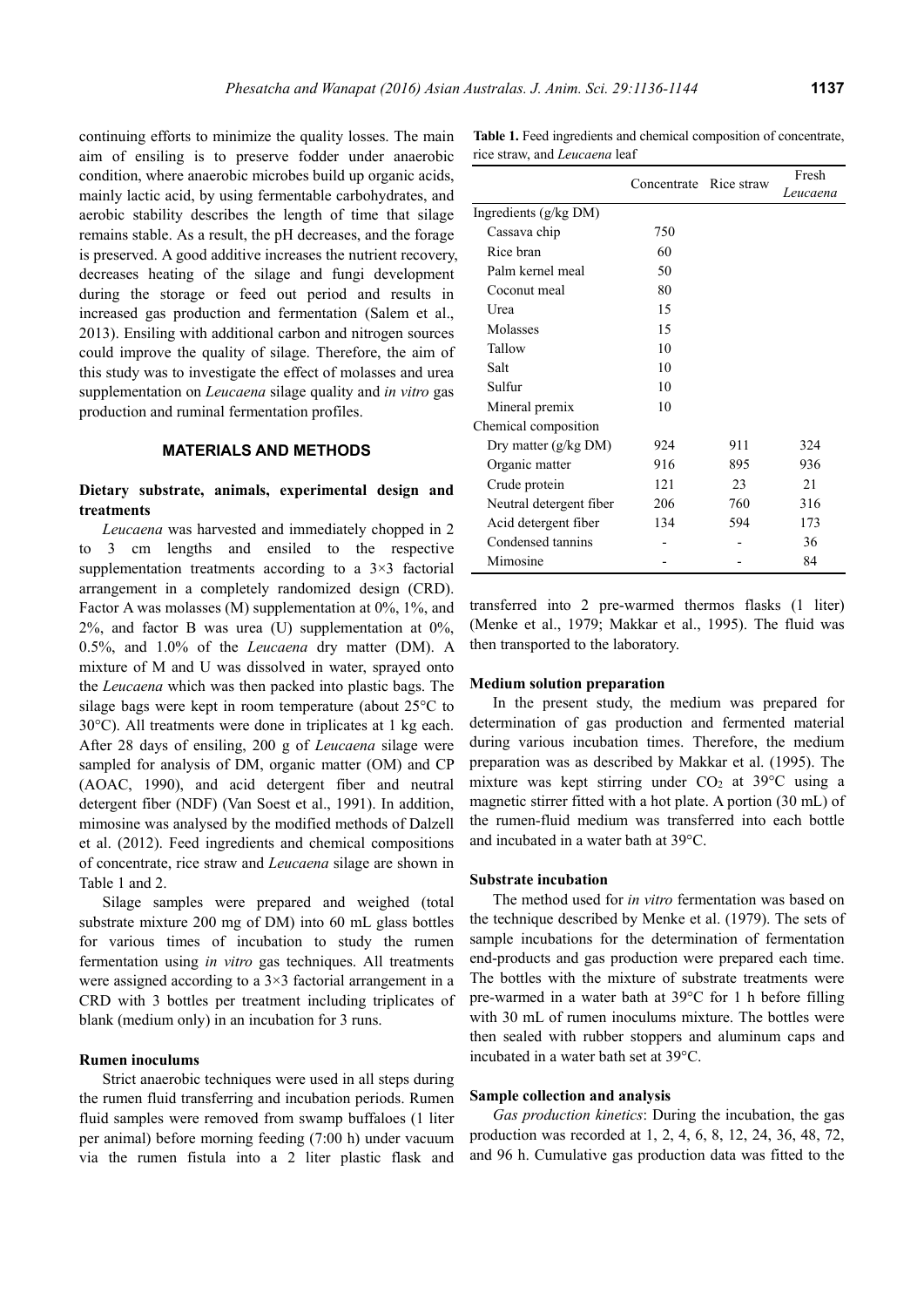| Treatment <sup>1</sup> | DM                                | Ash  | <b>OM</b> | CP     | <b>NDF</b> | ADF  | Mimosine |  |  |
|------------------------|-----------------------------------|------|-----------|--------|------------|------|----------|--|--|
|                        | g/kg DM ------------------------- |      |           |        |            |      |          |  |  |
| T1 (Control)           | 332                               | 76   | 924       | 215    | 387        | 224  | 27.1     |  |  |
| T2 (M1%)               | 324                               | 83   | 917       | 214    | 371        | 221  | 26.5     |  |  |
| T3 (M2%)               | 322                               | 93   | 907       | 218    | 372        | 210  | 25.6     |  |  |
| $T4 (U0.5\%)$          | 335                               | 78   | 922       | 223    | 374        | 220  | 26.7     |  |  |
| $T5$ (U1.0%)           | 337                               | 79   | 921       | 235    | 376        | 218  | 27.0     |  |  |
| T6 (M1.0% U0.5%)       | 321                               | 84   | 916       | 222    | 374        | 217  | 26.6     |  |  |
| T7 (M1.0% U1.0%)       | 328                               | 94   | 906       | 237    | 367        | 212  | 16.4     |  |  |
| T8 (M2.0% U0.5%)       | 319                               | 96   | 904       | 232    | 368        | 209  | 15.5     |  |  |
| T9 (M2.0% U1.0%)       | 325                               | 97   | 903       | 248    | 363        | 207  | 15.3     |  |  |
| <b>SEM</b>             | 0.87                              | 5.53 | 1.02      | 3.14   | 2.98       | 1.05 | 8.72     |  |  |
| Contrast               |                                   |      |           |        |            |      |          |  |  |
| Con vs Supp            | ns                                | *    | ns        | $\ast$ | ns         | ns   | *        |  |  |
| Con vs M               | ns                                | ns   | ns        | ns     | ns         | ns   | ns       |  |  |
| Con vs U               | ns                                | ns   | ns        | 0.06   | ns         | ns   | ns       |  |  |
| Con vs MU              | ns                                | ns   | ns        | $\ast$ | ns         | ns   | *        |  |  |
| $M1.0\%$ vs $M2.0\%$   | ns                                | ns   | ns        | ns     | ns         | ns   | ns       |  |  |
| $U0.5\%$ vs $U1.0\%$   | ns                                | ns   | ns        | $\ast$ | ns         | ns   | ns       |  |  |

**Table 2.** Chemical composition of *Leucaena* silage for all treatments

DM, dry matter; OM, organic matter; CP, crude protein; NDF, neutral detergent fiber; ADF, acid detergent fiber; SEM, standard error of the mean; ns, non significant.

<sup>1</sup> M1% and M2% were molasses supplementation at 1% and 2% of *Leucaena* DM, respectively and U0.5% and U1.0% were urea supplementation at 0.5% and 1.0% of *Leucaena* DM, respectively.

model of Ørskov and McDonald (1979) as follows:

 $y = a+b(1-e^{(-ct)})$ 

Where  $a =$  the gas production from the immediately soluble fraction,  $b =$  the gas production from the insoluble fraction,  $c =$  the gas production rate constant for the insoluble fraction (b),  $t =$  incubation time,  $(a+b) =$  the potential extent of gas production.  $y = gas$  produced at time  $~\cdot~$ t".

*Determination of fermentation parameters*: The rumen inoculum mixtures were sampled at 0, 4, 8, and 12 h of fermenting post inoculation. Ruminal inoculum fluids were collected at 0, 4, 8, and 12 h post inoculation. Rumen fluid samples were then filtered through four layers of cheesecloth. Samples were divided into 2 portions. The first portion, around twenty milliliters of rumen inoculum, was put into plastic bottles for ammonia nitrogen (NH3-N) and volatile fatty acid (VFA) analysis. The sample was centrifuged at  $16,000 \times g$  for 15 min, and the supernatant was stored at  $-20^{\circ}$ C before NH<sub>3</sub>-N analysis by using the micro Kjeldahl methods (AOAC, 1990) and VFA analysis by high performance liquid chromatography (HPLC; Instruments by controller water model 1525, Waters Corporation, Milford MA, USA) water model 2707 auto sampler; water model 2489 UV detector and BREEZE software; column novapak C18; column size 3.9 mm×300 mm; mobile phase 10 mM H2PO4 [pH 2.5]) (Samuel et al., 1997). The second portion was fixed with 10% formalin solution in sterilized 0.9% saline solution. The total direct count was made by the methods of Galyen (1989) based on the use of a haemocytometer (Boeco, Hamburg, Germany). The last portion was stored at –20°C for DNA extraction (Yu and Morrison, 2004).

*Extraction of genomic DNA and real-time polymerase chain reaction*: Community DNA was extracted from 0.5 g of rumen content (fluid and digesta) by the RBB+C method (Yu and Morrison, 2004). In brief, the RBB+C method employs two rounds of bead beating in the presence of NaCl and sodium dodecyl sulphate, followed by sequential ammonium acetate and isopropanal precipitations. The precipitated nucleic acids were then treated with RNase A and proteinase K, and the DNA was purified using columns from QIAGEN DNA Mini Kit (QIAGEN, Valencia, CA, USA), according to manufacturer's recommendations. The targeted bacteria were total bacteria, the three predominant cellulolytic bacteria (*F. succinogenes*, *R. flavefaciens*, and *R. albus*) and protozoa. Primers for *F. succinogenes*, Fs219f (5′-GGTATGGGATGAGCTTGC-3′) and Fs654r (5′- GCCTGCCCCTGAACTATC-3′) were selected to allow amplification of all 10 *F. succinogenes* strains deposited in Gene Bank. For *R. albus* primers, Ra1281f (5′- CCCTAAAAGCAGTCTTAGTTCG-3′) and Ra1439r (5′- CCTCCTTGCGGTTAGAA CA-3′) and for *R. flavefaciens* primers, Rf154f (5′-TCTGGAAACGGATGGTA-3′) and Rf425r (5′-CCTTTAAGACAGGAGTTTACAA-3′) were also selected to allow species-specific amplification of all seven *R. flavefaciens* strains deposited in Gene Bank.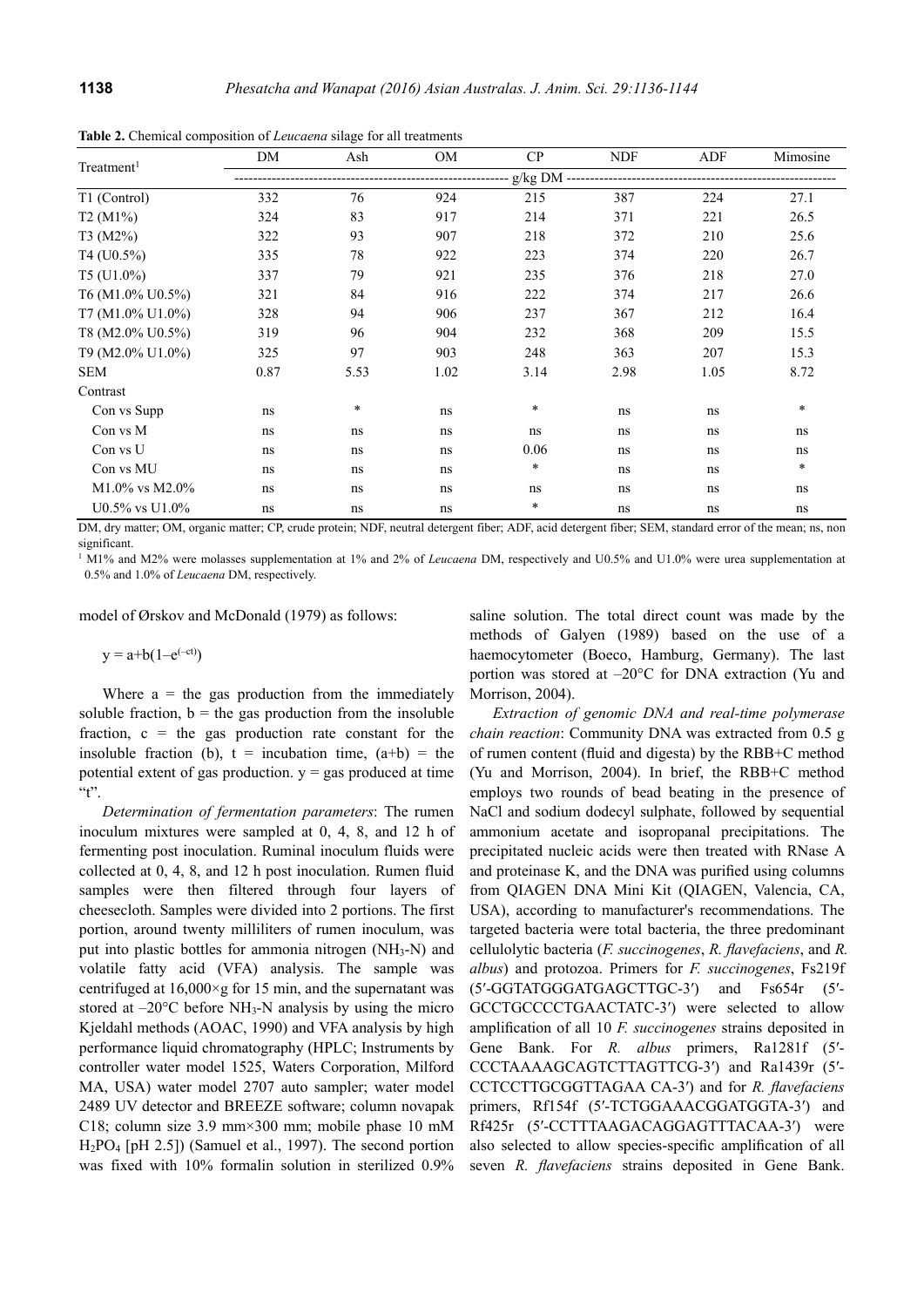Primers for total bacteria and protozoa were F (5'-GCclamp-CCTACGGGAGGCAGCAG3'), R (5'GWATTAC CGCGGCKGCTG3') and F (5'-GCTTTCGWTGGTA GTGTTT-3'), R (5'-ACTTGCCCTCYAATCGTWCT-3'). These primers were chosen from previously published sequences that demonstrated species specific amplification (Koike and Kobayashi, 2001). The conditions of the realtime polymerase chain reaction (PCR) for *F. succinogenes* were as follows: 30 s at 94°C for denaturing, 30 s at 60°C for annealing and 30 s at 72°C for extension (48 cycles), except for 9 min denaturation in the first cycle and 10 min extension in the last cycle. Amplification of 16s rDNA for *R. albus* and *R. flavefaciens* was carried out similarly except an annealing temperature of 55°C.

To establish a quantitative assay, amplified target 16s rDNA of each species by using specific primers and PCR conditions as described previously, the purified DNA were quantified by spectrophotometry with multiple dilutions. The target DNA was quantified by using serial 10-fold dilutions from  $10<sup>1</sup>$  to  $10<sup>8</sup>$  DNA copies of the previously quantified DNA standards. Real-time PCR amplification and detection were performed in a Chromo 4TM system (Bio-Rad, Hercules, CA, USA). In brief, Biostools QuantiMix Easy SYG Kit was used for PCR amplification and samples were assayed in duplicate in a 20 µL reaction mixture contained 4 to 6 mM  $MgCl<sub>2</sub>$ , 10 µL of Mastermix (including; Taq DNA polymerase, reaction buffer, dNTP mixture, MgCl<sub>2</sub> and SybrGreen), 2 µL of DNA template and 0.8  $\mu$ L of each primer (10  $\mu$ M/ $\mu$ L).

*Digestibility*: At 12 and 24 h post inoculation, the *in vitro* true digestibility (IVTD) of a set of samples was determined. In brief, the content of the bottle was transferred quantitatively to a spout-less beaker by repeated washing with 100 mL neutral detergent solution. The content was refluxed for 1 h and filtered through pre weighed Gooch crucibles. The DM of the residue was weighed and IVTD of feed was calculated based on the following equation:

 $IVTD = \{(DM \space of \space feed \space taken \space for \space incubation - NDF \space residue)\}$  $\times$ 100}/DM of feed taken for incubation

#### **Statistical analysis**

Data used for the statistical analyses consisted of 3 levels of molasses supplementation, 3 levels of urea supplementation, 3 replications, and runs making a total of 27 observations. All obtained data were subjected to the general linear models procedures of the Statistical Analysis System Institute (SAS, 1998) according to a  $3\times3$  factorial arrangement in CRD. The statistical model including molasses level, urea level and interaction effects were:  $Y_{ii}$  =  $\mu+A_i+B_j+AB_{ij}+ \varepsilon_{ij}$ ; where  $Y_{ijk}$  is an observation,  $\mu$  is the overall mean, A is molasses level effect  $(i = 1, 2, 3)$ , B is urea level effect  $(j = 1, 2, 3)$ , AB is interaction effect of molasses level and urea level, and ε*ij* the residual effect. Multiple comparisons among treatment means were performed by Duncan's New Multiple Range Test (DMRT) and orthogonal contrast (Steel and Torrie, 1980).

# **RESULTS AND DISCUSSION**

#### **Feed ingredients and chemical compositions**

The feed ingredients and chemical composition of concentrate, rice straw and fresh *Leucaena* leaf are shown in Table 1. Rice straw was used as roughage source. However, the CP of rice straw was low (23 g/kg DM) and high in NDF (760 g/kg DM). *Leucaena* silage (Table 2) contained CP 215 to 248 g/kg of DM and mimosine 15.3 to 27.1 g/kg of DM. Increasing U supplementation level increased the CP content of the silage and this was similar to the finding of Wanapat et al. (2013) who investigated whole crop rice silage. Energy is usually the limiting factor for growth of anaerobic microbes and provision of U and M might have increased the microbial mass that lead to increased CP (Staples et al., 1981). The provision of carbon skeleton and energy for microbial growth might have synchronized with ammonia released from urea hydrolysis. consequently increasing the CP content of forages ensiled (Salem et al., 2013). Furthermore, fermentation decreased 85% to 90% of mimosine. The result was in agreement with that reported by Sunagawa et al. (1989) who found mimosine reduction over 90% in *Leucaena silage* either with or without additives. The reduction of mimosine by ensiling being higher than by sun drying (14.5% to 51.1% of the original samples) was reported by Wee and Wang (1987). These results indicated that *Leucaena* silage is an interesting alternative for feed preservation.

#### **Gas production kinetics and** *in vitro* **digestibility**

Cumulative gas production for each of the substrate treatments presented as gas production and values for kinetics of gas production models for substrates studied are given in Table 3. The values for the estimated parameters obtained from the kinetics of gas production models for supplements studied revealed that the intercept value (a) for the different treatments representing gas production from soluble fractions and gas production rate constants for the insoluble fraction (c) ranged from  $-4.72$  to  $-1.82$  and 0.04 to 0.12, respectively. Gas production from the insoluble fraction (b), potential extent of gas production (a+b) and cumulative gas production at 96 h were significantly different with U supplementation  $(p<0.01)$ . The treatments with U supplementation showed the higher gas production. Effect of M and U supplementation on digestibility from *in vitro* incubation are shown in Table 3. There was no interaction effect between M and U on DM digestibility at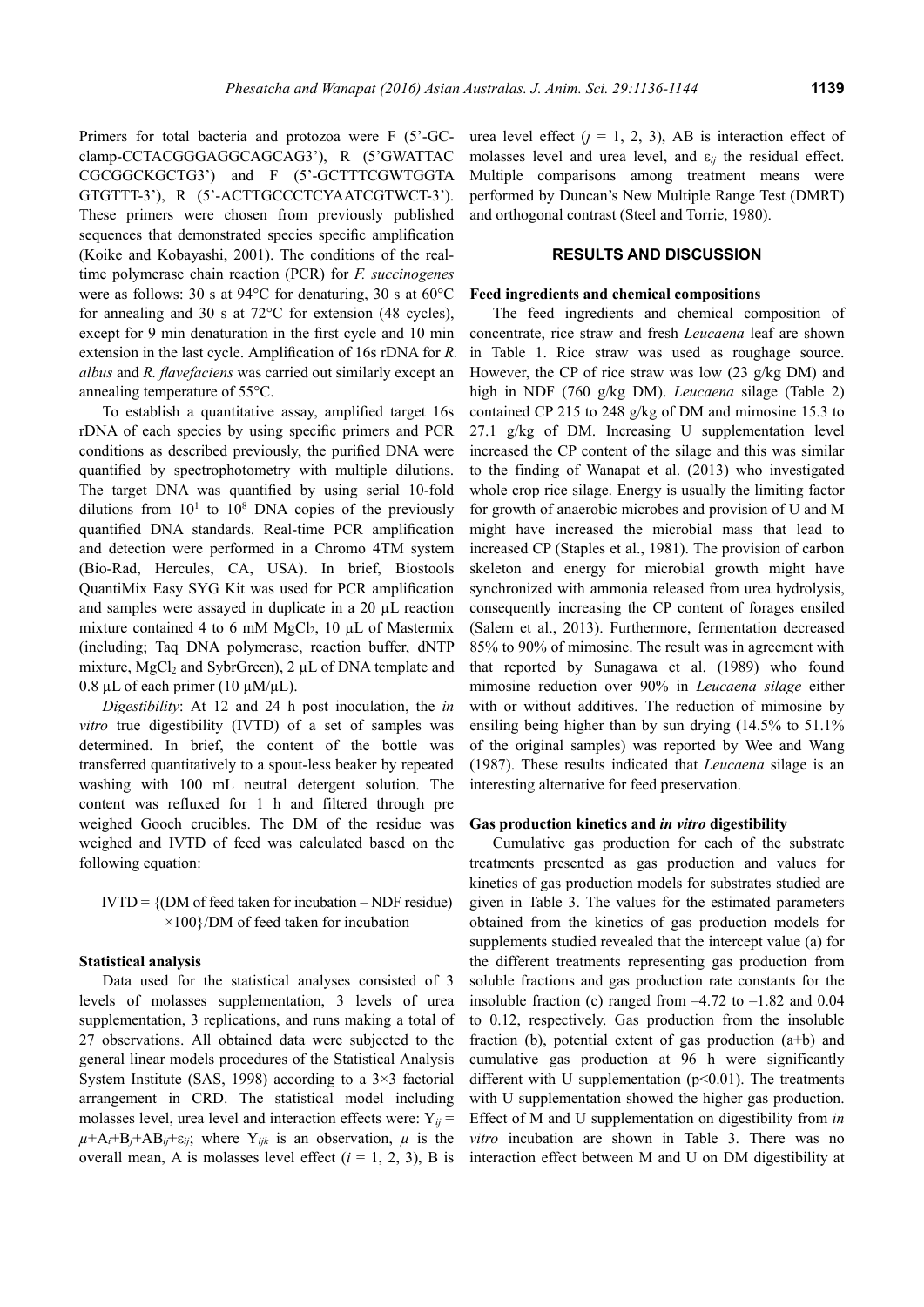| Treatment <sup>1</sup> |         |        | Gas kinetics <sup>2</sup> | Gas <sup>3</sup> | <b>IVDMD</b> |                 |        |
|------------------------|---------|--------|---------------------------|------------------|--------------|-----------------|--------|
|                        | a       | b      | $\mathbf c$               | $a+b$            |              | 12 <sub>h</sub> | 24 h   |
| T1 (Control)           | $-2.57$ | 26.7   | 0.12                      | 24.1             | 23.6         | 23.7            | 41.2   |
| $T2(M1\%)$             | $-1.82$ | 38.5   | 0.04                      | 36.7             | 36.0         | 47.4            | 45.2   |
| $T3 (M2\%)$            | $-1.83$ | 34.0   | 0.04                      | 32.2             | 31.6         | 48.8            | 54.9   |
| $T4$ (U0.5%)           | $-3.12$ | 35.5   | 0.04                      | 32.4             | 31.9         | 60.5            | 54.9   |
| $T5$ (U1.0%)           | $-2.25$ | 37.6   | 0.04                      | 35.4             | 34.6         | 59.2            | 58.3   |
| T6 (M1.0% U0.5%)       | $-2.59$ | 38.6   | 0.04                      | 36.0             | 35.8         | 63.0            | 58.4   |
| T7 (M1.0% U1.0%)       | $-2.08$ | 36.7   | 0.04                      | 34.6             | 33.9         | 57.9            | 62.8   |
| T8 (M2.0% U0.5%)       | $-2.66$ | 36.9   | 0.04                      | 34.2             | 33.7         | 61.6            | 64.8   |
| T9 (M2.0% U1.0%)       | $-4.72$ | 49.0   | 0.04                      | 44.3             | 42.9         | 64.2            | 66.1   |
| <b>SEM</b>             | 0.63    | 4.52   | 0.03                      | 4.14             | 4.02         | 5.87            | 10.4   |
| Contrast               |         |        |                           |                  |              |                 |        |
| Con vs Supp            | ns      | $\ast$ | $\ast$                    | $\ast$           | $\ast$       | $\ast$          | $\ast$ |
| Con vs M               | ns      | ns     | $\ast$                    | 0.05             | 0.05         | $* *$           | ns     |
| Con vs U               | ns      | ns     | $\ast$                    | 0.07             | 0.06         | ns              | ns     |
| Con vs MU              | ns      | $\ast$ | ns                        | $\ast$           | 0.09         | $\ast$          | $\ast$ |
| $M1.0\%$ vs $M2.0\%$   | ns      | ns     | ns                        | ns               | ns           | $\ast$          | ns     |
| U0.5% vs U1.0%         | ns      | ns     | ns                        | ns               | ns           | ns              | ns     |

**Table 3.** Effect of *Leucaena* silage on gas production kinetics and degradability from *in vitro* incubation with swamp buffalo rumen fluid

DM, dry matter: IVDMD, *in vitro* dry matter digestibility: SEM, standard error of the mean; ns, non significant.

<sup>1</sup> M1% and M2% were molasses supplementation at 1% and 2% of *Leucaena* DM, respectively and U0.5% and U1.0% were urea supplementation at 0.5% and 1.0% of *Leucaena* DM, respectively. 2

<sup>2</sup> a, the gas production from the immediately soluble fraction; b, the gas production from the insoluble fraction; c, the gas production rate constant for the insoluble fraction (b);  $a+b$ , the gas potential extent of gas production.

<sup>3</sup> Cumulative gas production at 96 h (mL/0.2 g DM substrate).

\* p<0.05; \*\* p<0.01; \*\*\* p<0.001.

hours 12 and 24 of incubation. According to Cone and van Gelder (1999), comparison of gas production data of samples differing widely in CP content can lead to misinterpretations. Generally, low gas production would indicate low degradability, but feedstuffs high in CP normally produce less gas during fermentation, even if their extent of degradation is high, because protein fermentation produces ammonia, which influences the carbonate buffer equilibrium by neutralizing  $H^+$  ions from VFA without release of carbon dioxide. In the present study *Leucaena*  silage contained high CP but produced more gas. The addition of M and U to *Leucaena* silage increased digestibility after 12 and 24 h of incubation, suggesting that during the ensiling process molasses might have removed some chemical linkages of hemicelluloses and thus enhanced their solubility in detergent solutions and also possibly due to the ability of rumen microorganism to degrade the plant secondary metabolites like alkaloids and saponins (Hart et al., 2008) and utilize them as an energy source.

# **Rumen fermentation**

In the *in vitro* gas production technique, NH<sub>3</sub>-N concentration was highest in T9 (M2.0% U1.0%). While NH3-N was found to be the lowest in control. The concentration of NH3-N was increased dramatically based

on the time incubation. This result could be due to the effects of tannins contained in *Leucaena* silage which protect CP from degradation by the formation of tanninprotein complexes in the rumen, thereby increasing metabolizable protein supply to the duodenum (Waghorn,  $2008$ ). NH<sub>3</sub>-N concentration was found higher in the treatments with high level of U supplementation. There was no effect of M supplementation on NH3-N. Availability of NH3 is an important determinant of microbial protein production as the majority of rumen bacteria use NH<sub>3</sub> as a nitrogen source. It is essential to know what concentration of NH3 will support maximal microbial growth in order to make judgments regarding utilization of non-protein N. The NH<sub>3</sub>–N concentration of all treatments ranged from 16.8 to 22.8 mg/dL (Table 4). However, Satter and Slyter (1974) suggested NH<sub>3</sub> concentrations from 3 to 5 mg/dL as optimal to produce ruminal microorganism growth, which was relatively less than those observed in this work. It appears that, once NH<sub>3</sub> starts to accumulate, the growth of bacteria utilizing  $NH<sub>3</sub>$  is not enhanced by increasing  $NH<sub>3</sub>$ concentration (Satter and Slyter, 1974).

Interaction between M and U supplementation affected the proportion of propionic acid (Table 4). Total VFA concentrations in M2.0% U1.0% was higher than other treatments (p<0.05). In addition, supplementation of M2.0% U0.5% and M2.0% U1.0% resulted in a higher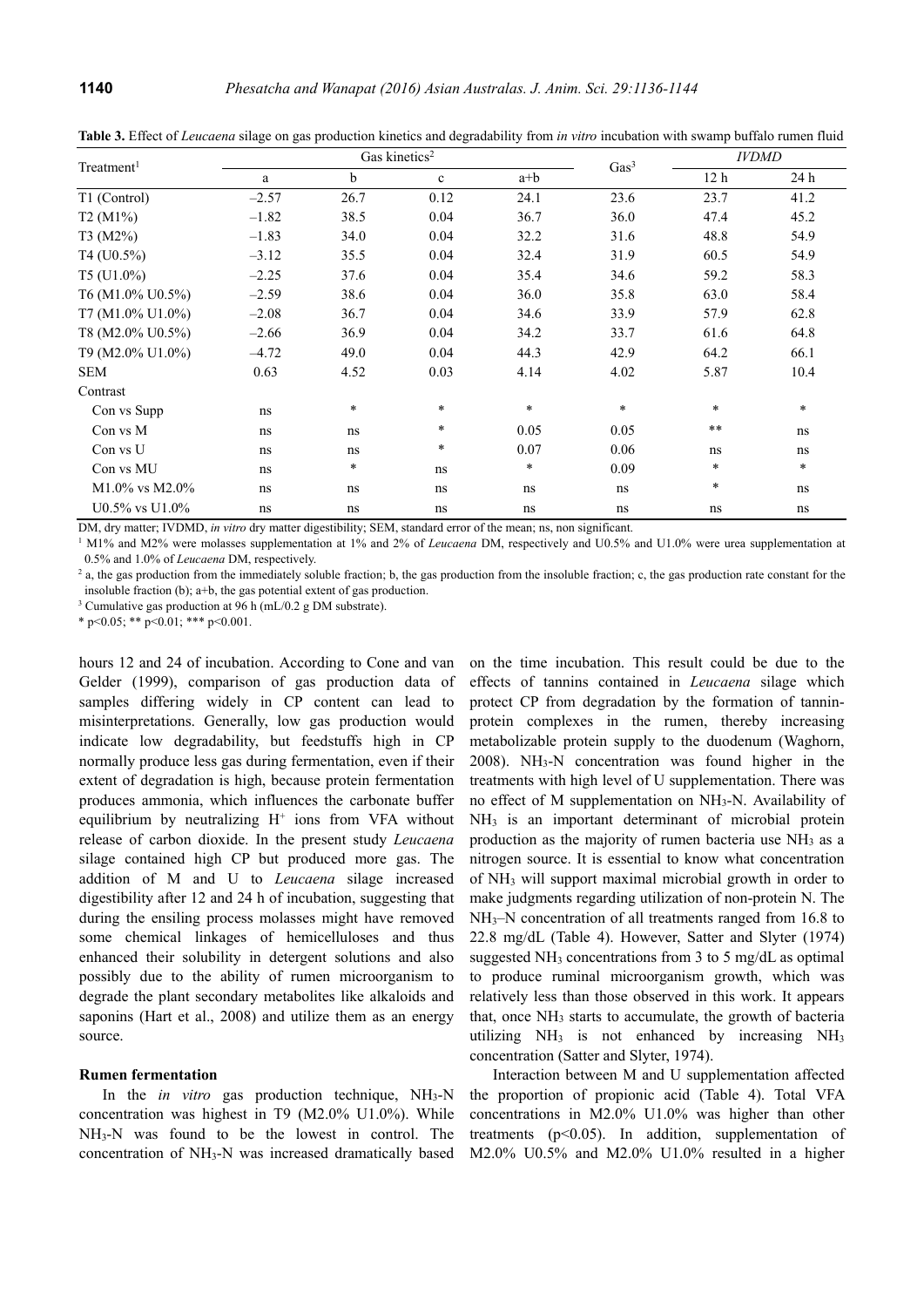| Treatment <sup>1</sup> | $NH3-N$<br>(mg/dL) | <b>TVFA</b><br>(mM/L) | $\mathrm{C}_2$ | C <sub>3</sub><br>(mol/100mol) | C <sub>4</sub> | $C_2:C_3$ | CH <sub>4</sub> <sup>2</sup> |
|------------------------|--------------------|-----------------------|----------------|--------------------------------|----------------|-----------|------------------------------|
| T1 (Control)           | 16.8               | 86.4                  | 68.7           | 22.6                           | 8.7            | 1.7       | 20.2                         |
| T2(M1%)                | 17.1               | 93.0                  | 61.3           | 30.1                           | 8.6            | 1.8       | 20.8                         |
| T3 (M2%)               | 17.6               | 92.9                  | 62.2           | 30.4                           | 7.4            | 1.8       | 20.6                         |
| T4 (U0.5%)             | 18.7               | 87.7                  | 60.3           | 32.3                           | 7.4            | 1.6       | 18.6                         |
| T5 (U1.0%)             | 20.7               | 92.7                  | 58.8           | 32.6                           | 8.6            | 1.7       | 19.6                         |
| T6 (M1.0% U0.5%)       | 18.6               | 94.0                  | 59.6           | 32.2                           | 8.2            | 1.8       | 21.3                         |
| T7 (M1.0% U1.0%)       | 20.9               | 99.0                  | 57.8           | 32.7                           | 9.5            | 1.8       | 20.8                         |
| T8 (M2.0% U0.5%)       | 19.4               | 95.3                  | 57.4           | 34.1                           | 8.5            | 1.8       | 21.2                         |
| T9 (M2.0% U1.0%)       | 22.8               | 100.4                 | 56.6           | 34.5                           | 8.9            | 1.8       | 21.1                         |
| SEM                    | 0.30               | 4.01                  | 0.84           | 1.07                           | 0.50           | 0.09      | 0.77                         |
| Contrast               |                    |                       |                |                                |                |           |                              |
| Con vs Supp            | $\ast$             | $\ast$                | ns             | $\ast$                         | ns             | ns        | ns                           |
| Con vs M               | ns                 | $\ast$                | ns             | ns                             | ns             | ns        | ns                           |
| Con vs U               | $\ast$             | $\ast$                | ns             | ns                             | ns             | ns        | ns                           |
| Con vs MU              | ns                 | $\ast$                | ns             | $\ast$                         | ns             | ns        | ns                           |
| $M1.0\%$ vs $M2.0\%$   | 0.08               | ns                    | $\ast$         | ns                             | ns             | ns        | ns                           |
| $U0.5\%$ vs $U1.0\%$   | ns                 | ns                    | ns             | ns                             | ns             | ns        | ns                           |

**Table 4.** Effect of*Leucaena* silage on ammonia nitrogen, volatile fatty acid and methane production from *in vitro* incubation with swamp buffalo rumen fluid

NH<sub>3</sub>-N, ammonia nitrogen; TVFA, total volatile fatty acid; C<sub>2</sub>, acetic acid; C<sub>3</sub>, propionic acid; C<sub>4</sub>, butyric acid; C<sub>2</sub>:C<sub>3</sub>, acetic acid:propionic acid ratio; SEM, standard error of the mean; ns, non significant; DM, dry matter.

<sup>1</sup> M1% and M2% were molasses supplementation at 1% and 2% of *Leucaena* DM, respectively and U0.5% and U1.0% were urea supplementation at 0.5% and 1.0% of *Leucaena* DM, respectively. 2

<sup>2</sup> Methane production (mM/L) calculated by Moss et al. (2000) = 0.45 (C<sub>2</sub>)–0.275 (C<sub>3</sub>)+0.4 (C<sub>4</sub>).

\* p<0.05; \*\* p<0.01; \*\*\* p<0.001.

(p<0.05) proportion of propionic acid (34.4 and 34.1 mole/100 mole, respectively) and a lower  $(p<0.01)$ proportion of acetic acid which was highest in the control. While the proportion of butyric acid was not affected by M and U supplementation. Calculation of ruminal methane (CH4) production using VFA proportions according to Moss et al. (2000) showed that methane production was not influenced by interaction of U and M supplementation. In contrast, Anantasook and Wanapat (2012) reported that a high proportion of propionic acid was caused by a decreased methane production due to tannins contained in rain tree pot meal. Effects of tannins on increased propionic acid and reduced acetic to propionic ratio have been found to vary with diets and applications.

#### **Rumen microbes**

In the present study, effects of M and U supplementation on microbes from *in vitro* incubation are shown in Table 5 and 6. The results revealed a significant effect on bacterial populations by M and U supplementation, while protozoa and fungi zoospores were not effect by supplementation. As compared with the control group, e supplementation resulted in a larger bacteria population (p<0.05). This effect may be due to the cause of *Leucaena* silage supplemented with U an M which contains high level of nitrogen and carbon source. The additional protein provided by the *Leucaena* would have increased availability of ammonia for rumen micro flora, stimulating microbial growth and increasing rate of breakdown of the forage (Barros-Rodriguez et al., 2013).

The effect of M and U supplementation on microbes from *in vitro* incubation with swamp buffalo rumen fluid is shown in Table 6. The real-time PCR for quantification of ruminal microbes with specific targets (total bacterial, *R. albus*, *F. succinogenes*, *R. flavefaciens*, and protozoa) are reported in Table 6. The total bacteria and three dominant cellulolytic bacteria were found affected by M and U supplementation. Predominant cellulolytic bacteria in *in vitro* incubation were affected by the M and U supplementation, except for *R. albus*. Supplementation of M and U decreased the population of protozoa  $(p<0.05)$ . Koike and Kobayashi (2001) reported that *F. succinogenes* was the most dominant bacteria among the three species of cellulolytic bacteria. Changes of the population size or the proportion of cellulolytic bacterial numbers in the rumen may be due to some effect of tannins in *Leucaena*. Goel et al. (2008) reported that the *F. succinogenes* population was increased when supplementation with *S. sesban* leaves and *Fenugreek* seeds, while the *R. flavefaciens* population increased with *Carduus* leaves and *fenugreek*  supplementation. Moreover, McSweeney et al. (2001) reported that the protein-tannin complexes reduce the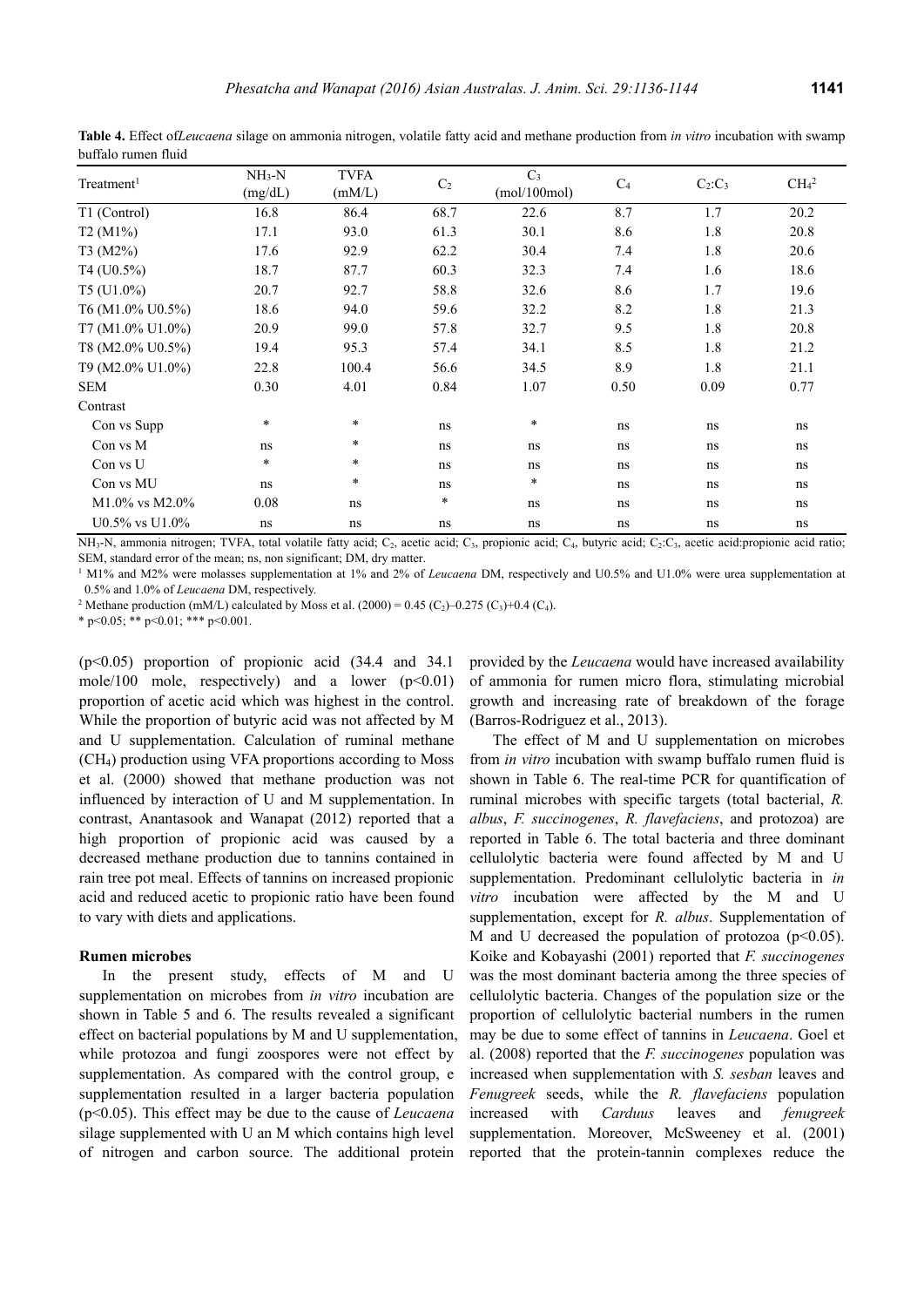| Treatment <sup>1</sup> | Protozoa ( $\times$ 10 <sup>5</sup> cell/mL) |                 |      |      | Fungi ( $\times$ 10 <sup>6</sup> cell/mL) |      |        | Bacteria ( $\times$ 10 <sup>8</sup> cell/mL) |        |  |
|------------------------|----------------------------------------------|-----------------|------|------|-------------------------------------------|------|--------|----------------------------------------------|--------|--|
|                        | 4 h                                          | 12 <sub>h</sub> | Mean | 4 h  | 12 h                                      | Mean | 4 h    | 12 <sub>h</sub>                              | Mean   |  |
| T1 (Control)           | 1.4                                          | 1.8             | 1.6  | 2.3  | 2.8                                       | 2.6  | 15.6   | 14.2                                         | 14.9   |  |
| T2 (M1%)               | 1.6                                          | 1.4             | 1.5  | 3.4  | 3.2                                       | 3.3  | 14.2   | 18.8                                         | 16.5   |  |
| T3 (M2%)               | 2.3                                          | $\overline{2}$  | 2.2  | 5.1  | 4.7                                       | 4.9  | 17.5   | 20.6                                         | 19.1   |  |
| $T4 (U0.5\%)$          | 1.7                                          | 2.2             | 2.0  | 5.3  | 5.6                                       | 5.5  | 20.4   | 22.4                                         | 21.4   |  |
| T5 (U1.0%)             | 3.2                                          | 1.8             | 2.5  | 6.2  | 4.3                                       | 5.3  | 26.8   | 21.5                                         | 24.2   |  |
| T6 (M1.0% U0.5%)       | 2.5                                          | 1.5             | 2.0  | 6    | 5.1                                       | 5.6  | 24.6   | 26.3                                         | 25.5   |  |
| T7 (M1.0% U1.0%)       | 2.2                                          | 1.9             | 2.1  | 5.4  | 6.2                                       | 5.8  | 30.2   | 28.7                                         | 29.5   |  |
| T8 (M2.0% U0.5%)       | 3.4                                          | 1.7             | 2.6  | 5.2  | 6.1                                       | 5.7  | 33.5   | 30.2                                         | 31.9   |  |
| T9 (M2.0% U1.0%)       | 3.2                                          | 2.1             | 2.7  | 5.6  | 6.3                                       | 6.0  | 35.2   | 40.3                                         | 37.8   |  |
| <b>SEM</b>             | 0.43                                         | 0.22            | 0.51 | 0.34 | 0.60                                      | 1.12 | 0.31   | 1.08                                         | 2.01   |  |
| Contrast               |                                              |                 |      |      |                                           |      |        |                                              |        |  |
| Con vs Supp            | ns                                           | ns              | ns   | ns   | ns                                        | ns   | $\ast$ | $\ast$                                       | $\ast$ |  |
| Con vs M               | ns                                           | ns              | ns   | ns   | ns                                        | ns   | ns     | ns                                           | ns     |  |
| Con vs U               | ns                                           | ns              | ns   | ns   | ns                                        | ns   | ns     | ns                                           | ns     |  |
| Con vs MU              | ns                                           | ns              | ns   | ns   | ns                                        | ns   | *      | *                                            | $\ast$ |  |
| $M1.0\%$ vs $M2.0\%$   | ns                                           | ns              | ns   | ns   | ns                                        | ns   | ns     | ns                                           | ns     |  |
| $U0.5\%$ vs $U1.0\%$   | ns                                           | ns              | ns   | ns   | ns                                        | ns   | ns     | ns                                           | ns     |  |

**Table 5.** Effect of *Leucaena* silage on microorganisms from *in vitro* incubation with swamp buffalo rumen fluid

SEM, standard error of the mean; ns, non significant; DM, dry matter.

<sup>1</sup> M1% and M2% were molasses supplementation at 1% and 2% of *Leucaena* DM, respectively and U0.5% and U1.0% were urea supplementation at 0.5% and 1.0% of *Leucaena* DM, respectively.

\* p<0.05; \*\* p<0.01; \*\*\* p<0.001.

availability of fermentable N for microbial activity in the ammonia production *in vitro*. Therefore, U addition would rumen. Kumar and Singh (1984) reported that tannins in provide fermentable N for stimulating microbial tree leaves inhibited proteolysis of casein and subsequent fermentation in the rumen. Wanapat and Cherdthong (2009)

**Table 6.** Effect of *Leucaena* silage on cellulolytic bacteria and protozoa populations in *in vitro* incubation in swamp buffalo fluid as determined by real-time PCR

|                        | Real-time PCR technique, copies/mL of incubation |                                 |                                 |                                 |                                 |  |  |  |  |
|------------------------|--------------------------------------------------|---------------------------------|---------------------------------|---------------------------------|---------------------------------|--|--|--|--|
| Treatment <sup>1</sup> | Total bacteria                                   | <i>F.succinogenes</i>           | <i>F. flavefaciens</i>          | R. albus                        | Protozoa                        |  |  |  |  |
|                        | $(\times 10^9 \text{ cell/mL})$                  | $(\times 10^7 \text{ cell/mL})$ | $(\times 10^6 \text{ cell/mL})$ | $(\times 10^6 \text{ cell/mL})$ | $(\times 10^4 \text{ cell/mL})$ |  |  |  |  |
| T1 (Control)           | 2.44                                             | 3.42                            | 1.21                            | 2.14                            | 3.32                            |  |  |  |  |
| T2 (M1%)               | 3.15                                             | 3.17                            | 1.32                            | 2.21                            | 2.16                            |  |  |  |  |
| T3 (M2%)               | 4.24                                             | 3.56                            | 1.47                            | 1.97                            | 2.31                            |  |  |  |  |
| $T4 (U0.5\%)$          | 5.87                                             | 3.61                            | 1.84                            | 2.35                            | 2.55                            |  |  |  |  |
| $T5$ (U1.0%)           | 6.32                                             | 3.80                            | 1.68                            | 2.66                            | 2.49                            |  |  |  |  |
| T6 (M1.0% U0.5%)       | 6.01                                             | 3.72                            | 2.03                            | 3.34                            | 2.03                            |  |  |  |  |
| T7 (M1.0% U1.0%)       | 6.55                                             | 3.88                            | 2.15                            | 3.41                            | 2.18                            |  |  |  |  |
| T8 (M2.0% U0.5%)       | 6.83                                             | 4.01                            | 2.65                            | 3.32                            | 1.97                            |  |  |  |  |
| T9 (M2.0% U1.0%)       | 7.35                                             | 4.22                            | 2.43                            | 3.17                            | 1.89                            |  |  |  |  |
| <b>SEM</b>             | 0.07                                             | 0.42                            | 0.06                            | 0.14                            | 0.12                            |  |  |  |  |
| Contrast               |                                                  |                                 |                                 |                                 |                                 |  |  |  |  |
| Con vs Supp            | $\ast$                                           | $\star$                         | $\ast$                          | ns                              | $\ast$                          |  |  |  |  |
| Con vs M               | $\ast$                                           | ns                              | ns                              | ns                              | ns                              |  |  |  |  |
| Con vs U               | $\ast$                                           | ns                              | ns                              | ns                              | ns                              |  |  |  |  |
| Con vs MU              | $\star\star$                                     | $\ast$                          | $\ast$                          | ns                              | $\ast$                          |  |  |  |  |
| $M1.0\%$ vs $M2.0\%$   | $\ast$                                           | ns                              | ns                              | ns                              | ns                              |  |  |  |  |
| $U0.5\%$ vs $U1.0\%$   | $\ast$                                           | ns                              | ns                              | ns                              | ns                              |  |  |  |  |

PCR, polymerase chain reaction; SEM, standard error of the mean; ns, non significant; DM, dry matter.

<sup>1</sup> M1% and M2% were molasses supplementation at 1% and 2% of *Leucaena* DM, respectively and U0.5% and U1.0% were urea supplementation at 0.5% and 1.0% of *Leucaena* DM, respectively.

\* p<0.05; \*\* p<0.01; \*\*\* p<0.001.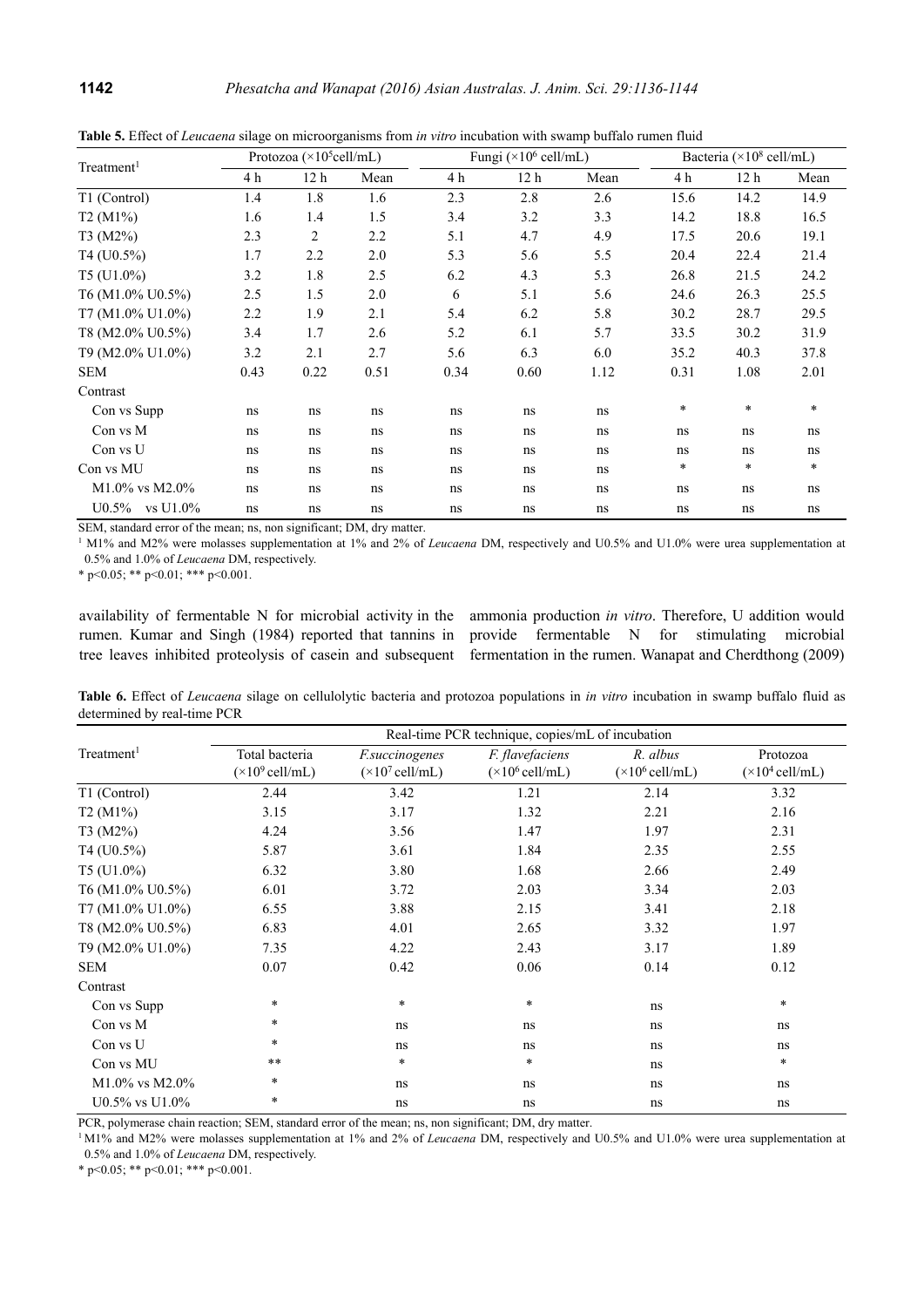reported that increasing protein supplementation for ruminants lead to a higher population of ruminal microbes. The reason could be due to a nitrogen source which could support microbial production in the rumen. The population of *F. succinogenes* was higher than those of *R. albus.* The finding of this study was similar to that of Wanapat and Cherdthong (2009), who studied rumen cellulolytic bacteria population using real-time PCR. They found that the population of *F. Succinogenes* was more abundant than *R.*  albus  $(3.0 \times 10^9 \text{ vs } 2.93 \times 10^6 \text{ copies/mL of rumen fluid}).$ 

## **CONCLUSION**

Based on this study, it could be concluded that supplementation of molasses and urea could efficiently improve *Leucaena* silage quality in terms of the chemical composition being high in protein and low in NDF contents. The present results suggest that supplementation of urea and molasses to *Leucaena* silage enhanced *in vitro* rumen fermentation efficiency, especially by the addition of urea at 1% and molasses at 2% of crop DM. However, further study using *Leucaena* silage supplemented with urea and molasses in feeding trials emphasizing lactating dairy cows and fattening beef cattle should be investigated.

# **CONFLICT OF INTEREST**

We certify that there is no conflict of interest with any financial organization regarding the material discussed in the manuscript.

# **ACKNOWLEDGMENTS**

The authors would like to express their most sincere gratitude and appreciation to the Thailand Research Fund (TRF) via "The Royal Golden Jubilee Ph.D. Program", Tropical Feed Resources Research and Development Center (TROFREC), and the Department of Animal Science, Faculty of Agriculture, Khon Kaen University, Thailand, for their kind financial support and provision of research facilities.

## **REFERENCES**

- Anantasook, N. and M. Wanapat. 2012. Influence of rain tree pod meal supplementation on rice straw based diets using *in vitro*  gas fermentation technique. Asian Australas. J. Anim. Sci. 25:325-334.
- AOAC. 1990. Official Methods of Analyses, 15th edn. Association of Official Analytical Chemists, Arlington, VA, USA.
- Bansi, H., E. Wina, P. R. Matitaputy, and V. Tufarelli. 2014. Evaluation of Zapoteca tetragona forage as alternative protein source in ruminants' feeding. Ital. J. Anim. Sci. 13:147-150.
- Barros-Rodríguez, M., J. Solorio-Sánchez, C. Sandoval-Castro, A. V. Klieve, E. B. Briceno-Poot,L.Ramirez-Aviles, and R. Rojas-Herrera. 2013. Effect of two intake levels of *Leucaena leucocephala* on rumen function sheep. Trop. Grasslands-

Forrajes Tropicales 1:55-57.

- Cazzato, E., V. Laudadio, A. Corleto, and V. Tufarelli. 2011. Effects of harvest date, wilting and inoculation on yield and forage quality of ensiling safflower (*Carthamus tinctoriusL*.) biomass. J. Sci. Food Agric. 91:2298-2302.
- Cone, J. W. and A. H. Van Gelder. 1999. Influence of protein fermentation on gas production profiles. Anim. Feed Sci. Technol. 76:251-264.
- Cudjoe, N. and V. Mlambo. 2014. Buffer nitrogen solubility, *in vitro* ruminal partitioning of nitrogen and *in vitro* ruminal biological activity of tannins in leaves of four tree species. J. Anim. Physiol. Anim. Nutr. 98:722-730.
- Dalzell, S. A., D. J. Burnett, J. E. Dowsett, V. E. Forbes, and H. M. Shelton. 2012. Prevalence of mimosine and DHP toxicity in cattle grazing *Leucaena leucocephala* pastures in Queensland, Australia. Anim. Prod. Sci. 52:365-372.
- Galyen, M. 1989. Laboratory procedures in animal nutrition research. New Mexico State University, Las Cruces, NM, USA.
- Goel, G., H. P. S. Makkar, and K. Becker. 2008. Changes in microbial community structure, methanogenesis and rumen fermentation in response to saponin-rich fractions from different plant materials. J. Appl. Microbiol.105:770-777.
- Hart, K. J., D. R. Yáñez-Ruiz, S. M. Duval, N. R. McEwan, and C. J. Newbold. 2008. Plant extracts to manipulate rumen fermentation. Anim. Feed Sci. Technol. 147:8-35.
- Koike, S. and Y. Kobayashi. 2001. Develop and use of competitive PCR assays for the rumen cellulolytic bacteria: *Fibrobactor succinogenes*, *Ruminococcus albus*, and *Ruminococcus flavefaciens*. FEMS Microbiol. Lett. 204:361-366.
- Kumar, R., M. Singh. 1984. Tannins: their adverse role in ruminant nutrition. J. Agr. Food Chem. 32:447-453.
- Makkar, H. P. S., M. Blummel, and K. Becker. 1995. Formation of complexes between polyvinyl pyrrolidones or polyethylene glycols and tannins, and their implication in gas production and true digestibility in *in vitro* techniques. Br. J. Nutr. 73:897- 913.
- McSweeney, C. S., B. Palmer, D. M. McNeil, and D. O. Krause. 2001. Microbial interactions with tannins: Nutritional consequences for ruminants. Anim. Feed Sci. Technol. 91:83- 93.
- Menke, K. H., L. Raab, A. Salewski, H. Steingass, D. Fritz, and W. Schneider. 1979. The estimation of the digestibility and metabolizable energy content of ruminant feedstuffs from the gas production when they are incubated with rumen liquor *in vitro.* J. Agric. Sci*.* 93:217-222.
- Moss, A. R., J. P. Jouany, and J. Newbold. 2000. Methane production by ruminants: its contribution to global warming. Anim. Res. 49:231-253.
- Mathew, S., S. Sagathevan, J. Thomas, and G. Mathen. 1997. An HPLC method for estimation of volatile fatty acids of rumen fluid. Indian J. Anim. Sci. 67:805-807.
- Orskov, E. R. and I. McDonal. 1979. The estimation of protein degradability in the rumen from incubation measurements weighted according to rate of passage. J. Agric. Sci. 92:499- 503.
- Salem, A. Z. M., C. S. Zhou, Z. L. Tan, M. Mellado, M. C. Salazar, M. M. M. Y. Elghandopur, and N. E. Odongo. 2013. *In vitro*  ruminal gas production kinetics of four fodder trees ensiled with or without molasses and urea. J. Integr. Agric. 12:1234- 1242.